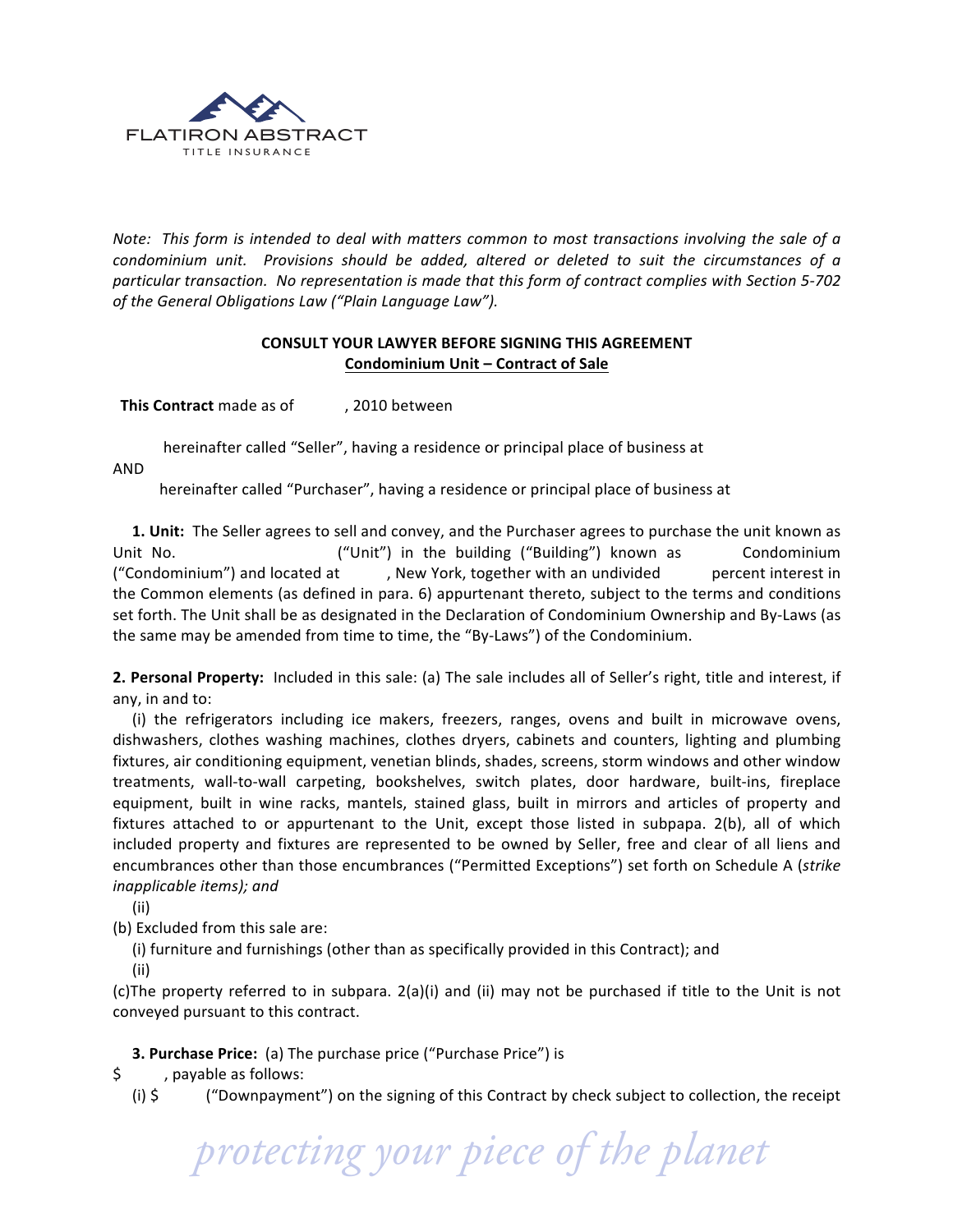

of which is hereby recognized, to be held in escrow pursuant to para. 16; and

(ii)  $\oint$  representing the balance of the Purchase Price, by certified check of Purchaser or official bank check (except as otherwise provided in this Contract) on the delivery of the deed.

(b) All instruments in payment of the Purchase Price shall represent United States currency and be drawn on or issued by a bank or trust company authorized to accept deposits in New York State. All checks in payment of the Downpayment shall be payable to the order of Escrowee (as hereinafter defined). All checks in payment of the balance of the Purchase Price shall be payable to the order of the Seller (or as Seller otherwise directs pursuant to subparas.  $6(a)(ix)$  or  $18(b)$ ).

(c) Aside from the Downpayment and checks aggregating not more than one-half of one percent of the Purchase Price, including closing adjustments, all checks delivered by Purchaser shall be certified or official bank checks as herein provided.

**4. Closing of Title:** The closing documents referred to in para. 6 shall be delivered, and payment of the balance of the Purchase Price shall be made, at The Closing, to be held on at ., at the offices of or at the office of Purchaser's lending institution or its counsel; provided, however, that such office is located in either the City or County in which either (a) Seller's attorney maintains an office or (b) the Unit is located.

**5. Representations, Warranties and Covenants:** The Seller unconditionally represents, warrants and covenants that:

(a) The Seller is the sole rightful owner of the Unit and the personal property described in subpara. 2(a), and Seller has the full right, power and authority to sell, convey and transfer the same;

(b) The common charges imposed by the Condominium (excluding separately billed utility charges) for the Unit on the date hereof are

\$ per month;

(c) Seller has not received any notice, written or oral, of any intended assessment or increase in common charges not reflected in subpara.5(b). Purchaser acknowledges that it will not have the right to cancel this Contract in the event of the imposition of any assessment or increase in common charges after the date hereof of which Seller has not heretofore received written or oral notice;

(d) The real estate taxes for the Unit for the fiscal year of the controlled by through are \$

(e) Seller is not a "sponsor" or a nominee of a "sponsor" under any plan of condominium organization affecting the Unit;

(f) All refrigerators including ice makers, freezers, ranges, ovens and built in microwave ovens, dishwashers, clothes washing machines, clothes dryers, cabinets and counters, lighting and plumbing fixtures, air conditioning equipment, Venetian blinds, shades, screens, storm windows and other window treatments, wall-to-wall carpeting, bookshelves, switch plates, door hardware, built-ins, fireplace equipment, built in wine racks, mantels, stained glass, built in mirrors and articles or property included in this sale will be in working order at the time of Closing;

 $(g)$  If a copy is attached to this Contract, the copy of the Certificate of Occupancy covering the Unit is a true and correct copy; and

(h) Seller is not a "foreign person" as defined in IRC #1445 as amended, and the regulations thereunder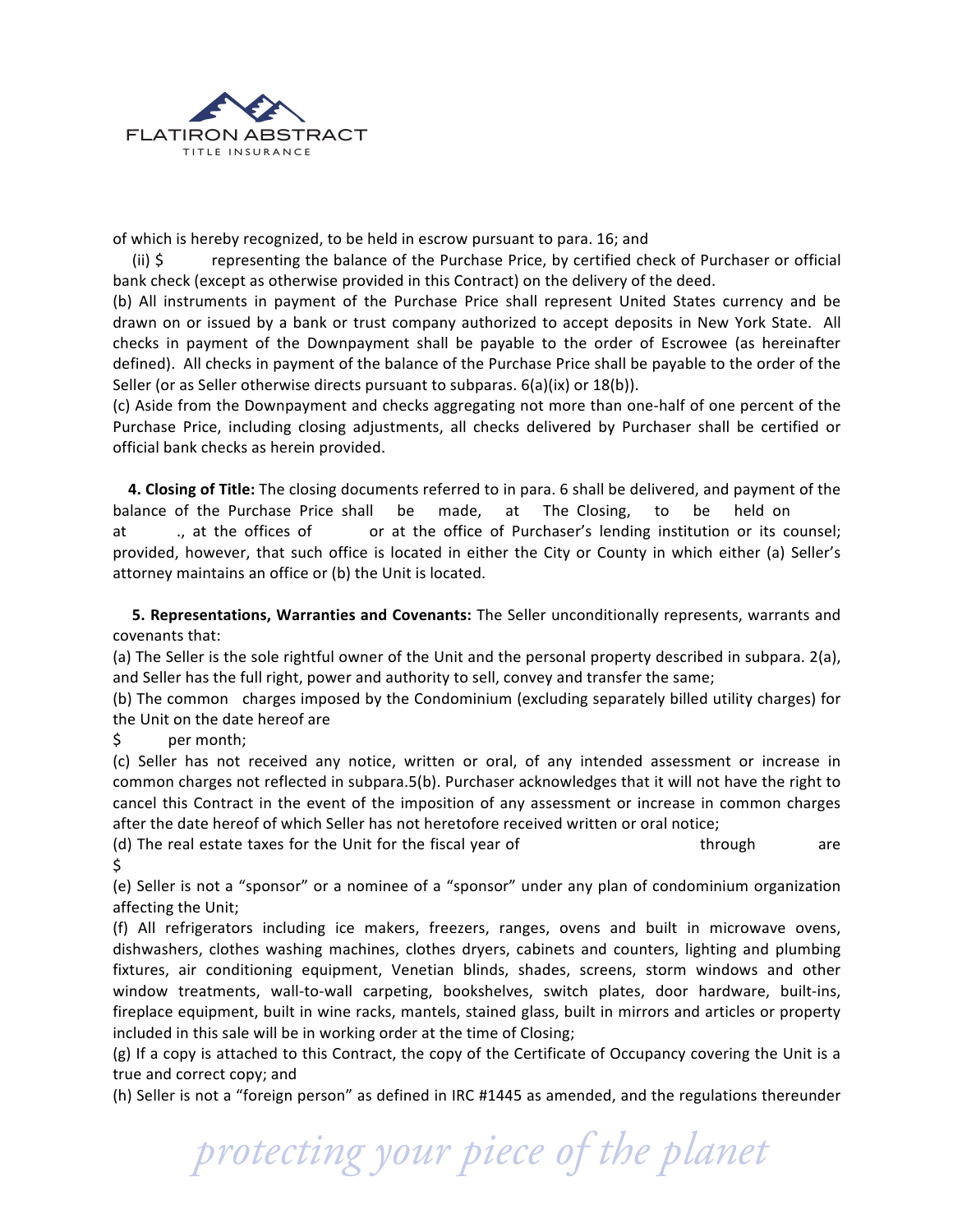

(Code Withholding Section). (*If applicable, delete and provide for compliance with Code Withholding Section, as defined in para.* 17).

**6. Closing Documents:** (a) At the Closing, Seller shall deliver to Purchaser the following:

(i) Bargain and sale deed with covenant against grantor's acts ("Deed"), complying with RPL  $\beta$ 339-0 and containing the covenant required by LL  $\beta$  13 (5), conveying to Purchaser title to the Unit, and any garage or storage units appurtenant to the Unit, together with its undivided interest in the Common Elements (as such term is defined in the Declaration and which term shall be deemed to include Seller's right, title and interest in any limited common elements attributable to or used in connection with the Unit) appurtenant thereto, free and clear of all liens and encumbrances other than Permitted Exceptions. The Deed shall be executed and acknowledged by Seller and, if requested by the Condominium, executed and acknowledged by Purchaser, in proper statutory form for recording;

(ii) If a corporation and if required pursuant to BCL  $\beta$  909, Seller shall deliver to Purchaser (1) a resolution of its board of directors authorizing the delivery of the Deed or a statement included in the Deed as follows: "This conveyance is made in the ordinary course of business actually conducted by the Grantor", and (2) a certificate executed by an officer of such corporation certifying as to the adoption of such resolution and setting forth facts demonstrating that the delivery of the Deed is in conformity with the requirements of BCL  $\beta$  909. The Deed shall also contain a recital sufficient to establish compliance with such law;

(iii) A waiver of right of first refusal of the board of managers of the Condominium ("Board") if required in accordance with para. 8;

(iv) A statement by the Condominium or its managing agent on behalf of and authorized by the Condominium that the common charges and any assessments then due and payable to the Condominium have been paid to the date of the Closing;

(v) All keys to the doors of, and mailbox and for, the Unit; and storage units.

(vi) Such affidavits and/or other evidence as the title company ("Title Company") from which Purchaser has ordered a title insurance report and which is authorized to do business in New York State shall reasonably require in order to omit from its title insurance policy all exceptions for judgments, bankruptcies or other returns against Seller and persons or entities whose names are the same as or are similar to Seller's name;

(vii) New York City Real Property Transfer Tax Return, if applicable, prepared, executed and acknowledged by Seller in proper form for submission;

(ix) Checks in payment of all applicable real property transfer taxes except a transfer tax which by law is primarily imposed on the purchaser ("Purchaser Transfer Tax") in connection with the sale. In lieu of delivery of such checks, Seller shall have the right, upon not less than

3 business days notice to Purchaser, to cause Purchaser to deliver checks at the Closing and to credit the amount against the balance of the Purchase Price. Seller shall pay the additional transfer taxes, if any, payable after the Closing by reason of the conveyance of the Unit, which obligation shall survive the Closing;

(x) Certification that Seller is not a foreign person pursuant to para. 18. (*If inapplicable, delete and provide for compliance with Code Section, as defined in para.* 17.); and

(xi) Affidavit that a single station smoke detecting alarm device is installed pursuant to New York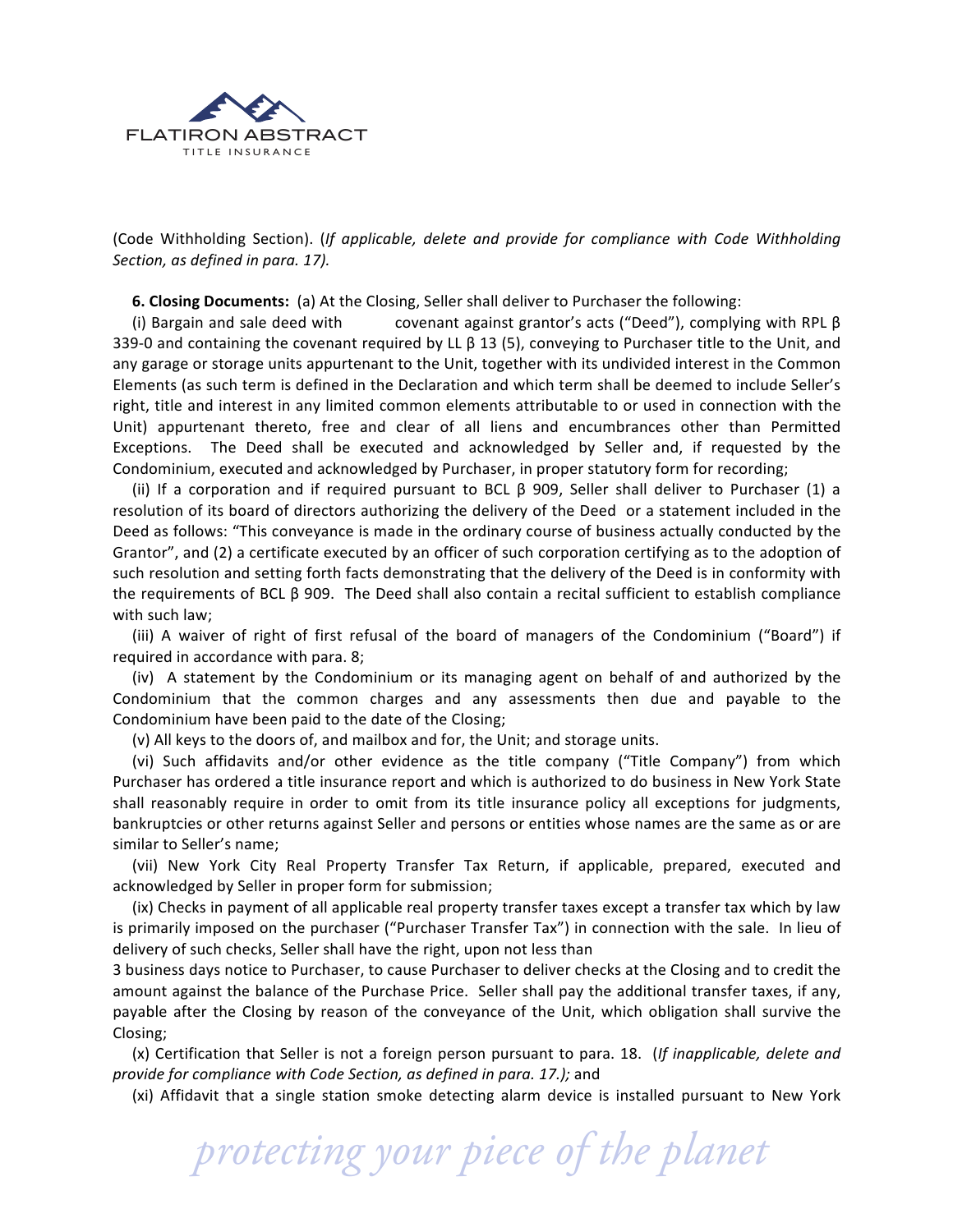

Executive Law  $β$  378(5).

(b) At the Closing, Purchaser shall deliver to Seller the following:

(i) Checks in payment of  $(y)$  the balance of the Purchase Price in accordance with subpara. 3(b) and  $(z)$ any Purchaser Transfer Tax;

(ii) If required by the Declaration or By-Laws, power of attorney to the Board, prepared by Seller, in the form required by the Condominium. The Power of attorney shall be executed and acknowledged by Purchaser and, after being recorded, shall be sent to the Condominium;

(iii) New York City Real Property Transfer Tax Return executed and acknowledged by Purchaser and an Affidavit in Lieu of Registration pursuant to New York Multiple Dwelling Law, each in proper form for submission, if applicable; and

(iv) If required, New York State Equalization Return executed and acknowledged by Purchaser in proper form for submission.

(c) It is a condition of Purchaser's obligation to close title hereunder that:

(i) All notes or notices of violations of law or governmental orders, ordinances or requirements affecting the Unit and noted or issued by any governmental department, agency or bureau having jurisdiction which were noted or issued on or prior to the date hereof shall have been cured by Seller;

(ii) Any written notice to Seller from the Condominium (or its duly authorized representative) that the Unit is in violation of the Declaration, By-Laws or rules and regulations of the Condominium shall have been cured; and

(iii) The Condominium is a valid condominium created pursuant to RPL Art. 9-B and the Title Company will insure the same.

**7. Closing Adjustments:** (a) The following adjustments shall be made as of 11:59 P.M. of the day before the Closing:

(i) Real estate taxes and water charges and sewer rents, unless same are part of common charges, on the basis of the fiscal period for which assessed, except that if there is a water meter with respect to the Unit, apportionment shall be based on the last available actual reading, subject to adjustment after the Closing, promptly after the next reading is available; provided, however, that in the event real estate taxes have not, as of the date of Closing, been separately assessed to the Unit, real estate taxes shall be apportioned on the same basis as provided in the Declaration or By-Laws or, in the absence of such provision, based upon the Unit's percentage interest in the Common Elements;

(ii) Common charges of the Condominium; and

(iii) If fuel is separately stored with respect to the Unit only, the value of fuel stored with respect to the Unit at the price then charged by Seller's supplier (as determined by a letter or certificate to be obtained by Seller from such supplier), including any sales taxes.

(b) If at the time of Closing the Unit is affected by an assessment which is or may become payable in installments, then, for the purposes of this Contract, only the unpaid installments which are then due shall be considered due and are to be paid by Seller at the Closing. All subsequent installments at the time of Closing shall be the obligation of Purchaser.

(c) Any errors or omissions in computing closing adjustments shall be corrected. This subpara. 7c shall survive the Closing.

(d) If the Unit is located in the City of New York, the "customs in respect to title closings" recommended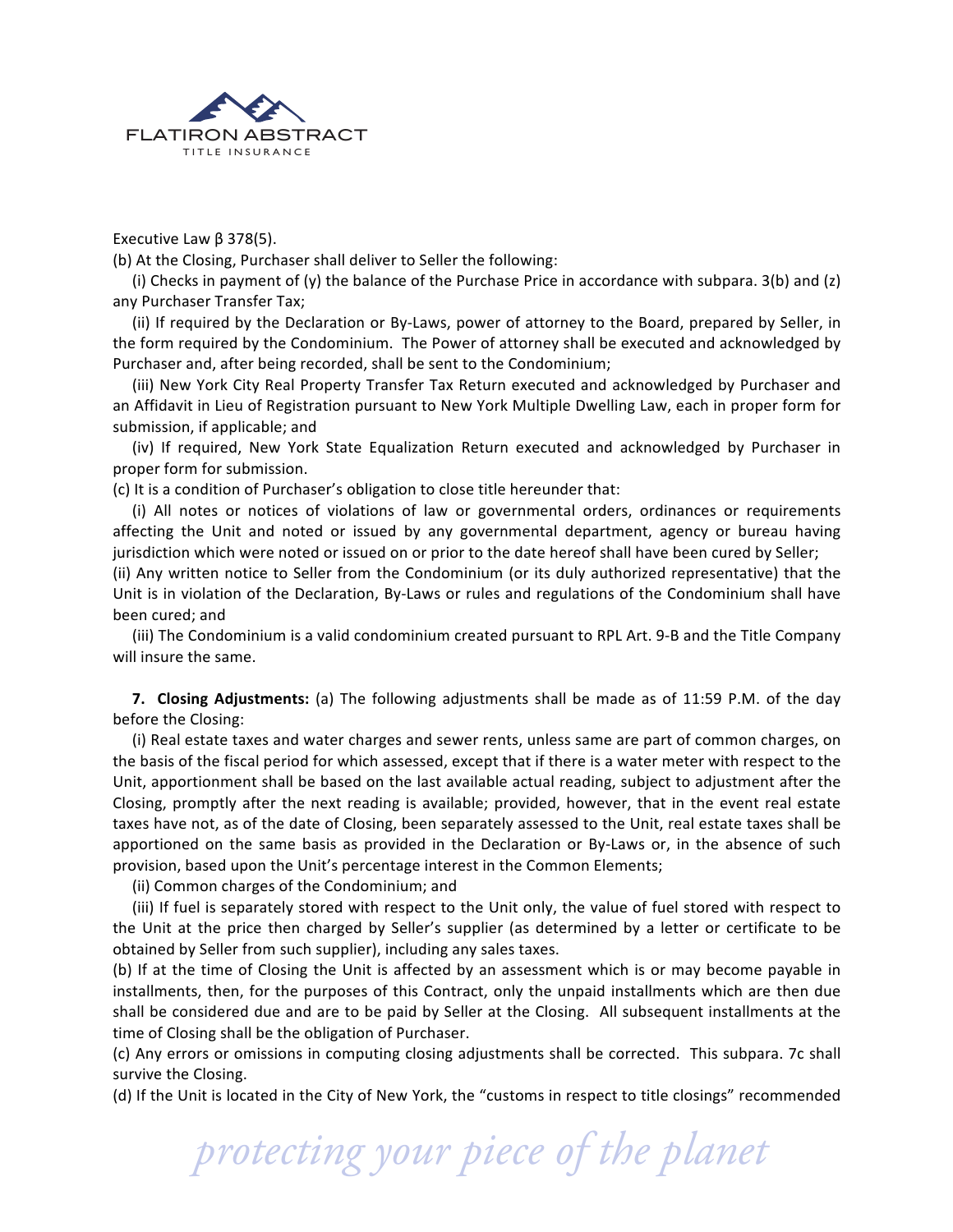

by The Real Estate Board of New York, Inc., as amended and in effect on the date of Closing, shall apply to the adjustments and other matters therein mentioned, except as otherwise provided herein.

**8. Right of First Refusal:** If so provided in the Declaration or By-Laws, this sale is subject to and conditioned upon the waiver of a right of first refusal to purchase the Unit held by the Condominium and exercisable by the Board. Seller agrees to give notice promptly to the Board of the contemplated sale of the Unit to Purchaser, which notice shall be given in accordance with the terms of the Declaration and By-Laws, and Purchaser agrees to provide promptly all applications, information and references reasonably requested by the Board. If the Board shall exercise such right of first refusal, Seller shall promptly refund to Purchaser the Downpayment (which term, for all purposes of this contract, shall be deemed to include interest, if any, earned thereon, and title charges including but not limited to examination of title and departmental charges) and upon the making of such refund this Contract shall be deemed cancelled and of no further force or effect and neither party shall have any further rights against, or obligation or liabilities to, the other by reason of this contract. If the Board shall fail to exercise such right of first refusal within the time and in the manner provided for in the Declaration or By-Laws or shall declare in writing its intention not to exercise such right of first refusal (a copy of which writing shall be delivered to Purchaser promptly following receipt thereof), the parties hereto shall proceed with this sale in accordance with the provisions of this contract.

**9. Processing Fee:** Seller shall, at the Closing, pay all fees and charges payable to the Condominium (and/or its managing agent) in connection with this sale, including, but not limited to, any processing fee, the legal fees, if any, of the condominium's attorney in connection with this sale and, unless otherwise agreed to by Seller and Purchaser in writing, all "flip taxes," transfer or entrance fees or similar charges, if any, payable to or for the 'Condominium or otherwise for the benefit of the Condominium unit owners, which arise by reason of this sale. Said fees, as disclosed by the Declaration, are as follows:

10. No Other Representations: Purchaser has examined and is satisfied with the Declaration, By-Laws and rules and regulations of the Condominium as amended, or has waived the examination thereof. Purchaser has inspected the Unit, its fixtures, appliances and equipment and the personal property, if any, included in this sale, as well as the Common Elements of the Condominium, and knows the condition thereof and, subject to subpara.  $5(f)$ , agrees to accept the same "as is," i.e., in the condition they are in on the date hereof, subject to normal use, wear and tear between the date hereof and the Closing. Purchaser has examined or waived examination of the last audited financial statements of the Condominium, and has considered or waived consideration of all other matters pertaining to this Contract and to the purchase to be made hereunder, and does not rely on any representations made by any broker or by seller or anyone acting or purporting to act on behalf of Seller as to any matters which might influence or affect the decision to execute this Contract or to buy the Unit, or said personal property, except those representations and warranties which are specifically set forth in this Contract.

**11. Possession:** Seller shall, at or prior to the Closing, remove from the Unit all furniture, furnishings and other personal property not included in this sale, shall repair any damage caused by such removal, and shall deliver exclusive possession of the Unit at the Closing, vacant, broom-clean and free of tenancies or other rights of use or possession.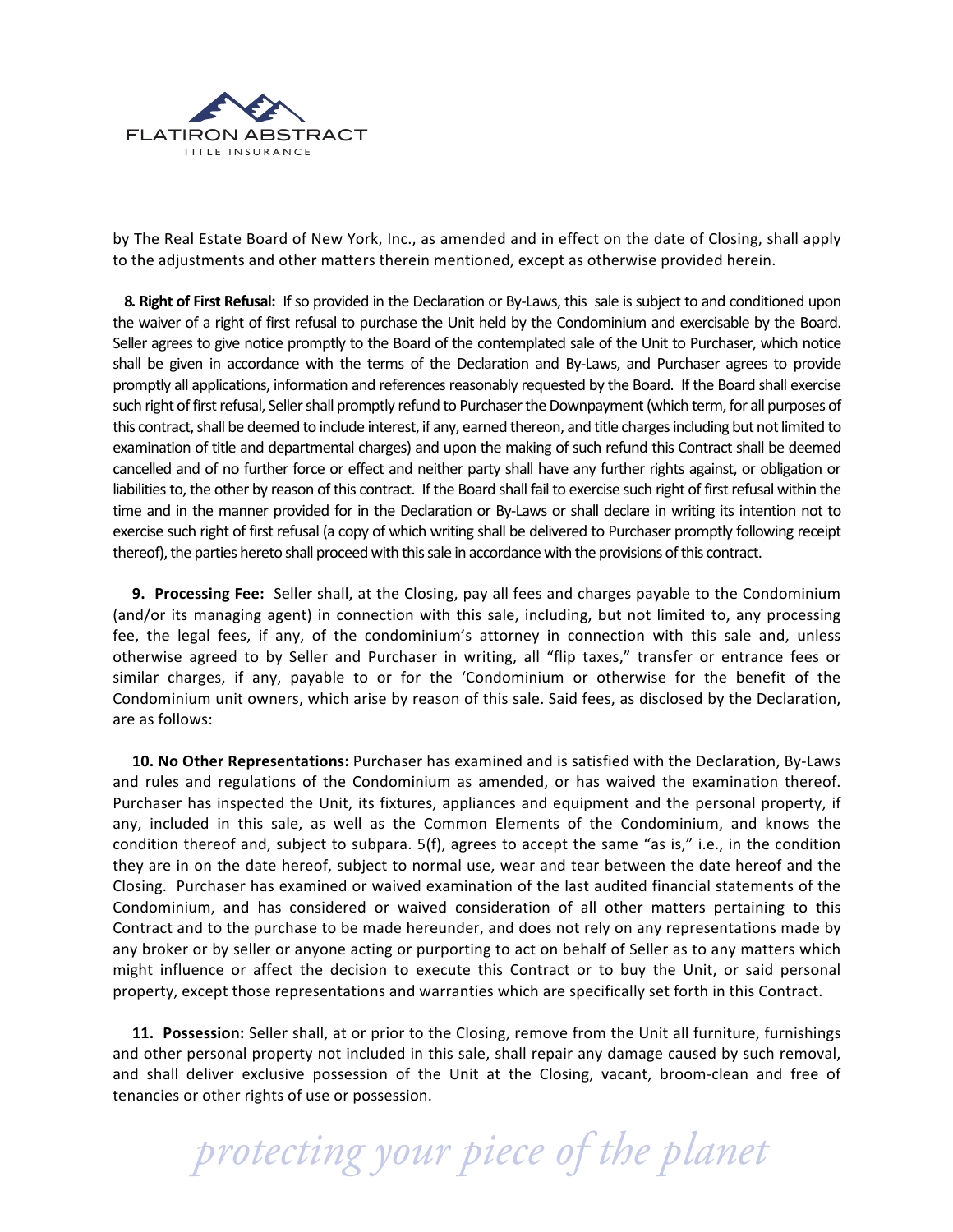

**12.** Access: Seller shall permit Purchaser and its architect, decorator or other authorized persons to have the right of access to the Unit between the date hereof and the Closing for the purpose of inspecting the same and taking measurements, at reasonable times and upon reasonable prior notice to Seller (by telephone or otherwise). Further, Purchaser shall have the right to inspect the Unit at a reasonable time during the 24-hour period immediately preceding the Closing.

**13. Defaults and Remedies:** (a) If purchaser defaults hereunder, Seller's sole remedy shall be to retain the Downpayment as liquidated damages, it being agreed that Seller's damages in case of Purchaser's default might be impossible to ascertain and that the Downpayment constitutes a fair and reasonable amount of damages under the circumstances and is not a penalty.

(b) If Seller defaults hereunder, Purchaser shall have such remedies as Purchaser shall be entitled to at law or in equity, including, but not limited to, specific performance.

**14.** Notices: Any notice, request or other communication ("Notice") given or made hereunder (except for the notice required by para. 12), shall be in writing and either (a) sent by any of the parties hereto or their respective attorneys, by registered or certified mail, return receipt requested, postage prepaid, or (b) delivered in person or by overnight courier, with receipt acknowledged, to the address given at the begin- ning of this Contract for the party to whom the Notice is to be given, or to such other address for such party as said party shall hereafter designate by Notice given to the other party pursuant to this para. 14. Each Notice mailed shall be deemed given on the fourth business day following the date of mailing and each Notice delivered in person or by overnight courier shall be deemed given when delivered.

**15. Purchaser's Lien:** The Downpayment and all other sums paid on account of this Contract and the reasonable expenses of the examination of title, and departmental violation searches in respect of, the Unit are hereby made a lien upon the Unit, but such lien shall not continue after default by Purchaser.

**16. Downpayment in Escrow:** (a) Seller's attorney ("Escrowee") shall hold the Downpayment for Seller's account in escrow in a segregated bank account at the depository identified at the end of this Contract until Closing or sooner termination of this Contract and shall pay over or apply the Downpayment in accordance with the terms of this para.16. Escrowee shall (*not)* (Delete if inapplicable) hold the Downpayment in an interest-bearing account for the benefit of the parties. If interest is held for the benefit of the parties, it shall be paid to the party entitled to the Downpayment and the party receiving the interest shall pay any in-come taxes thereon. If interest is not held for the benefit of the parties, the Downpayment shall be placed in an IOLA account or as otherwise permitted or required by law. The Social Security or Federal Identification numbers of the parties shall be furnished to Escrowee at the end of this contract. At closing, the Downpayment shall be paid by Escrowee to Seller. If for any reason Closing does not occur and either party gives Notice (as defined in para.14) to Escrowee demanding payment of the Downpayment, Escrowee shall give prompt Notice to the other party of such demand. If Escrowee does not receive such Notice of objection within such 10 day period or if for any other reason Escrowee in good faith shall elect not to make such payment, Escrowee shall continue to hold such amount until otherwise directed by Notice from the parties to this Contract or a final, nonappealable judgment, order or decree of a court of competent jurisdiction.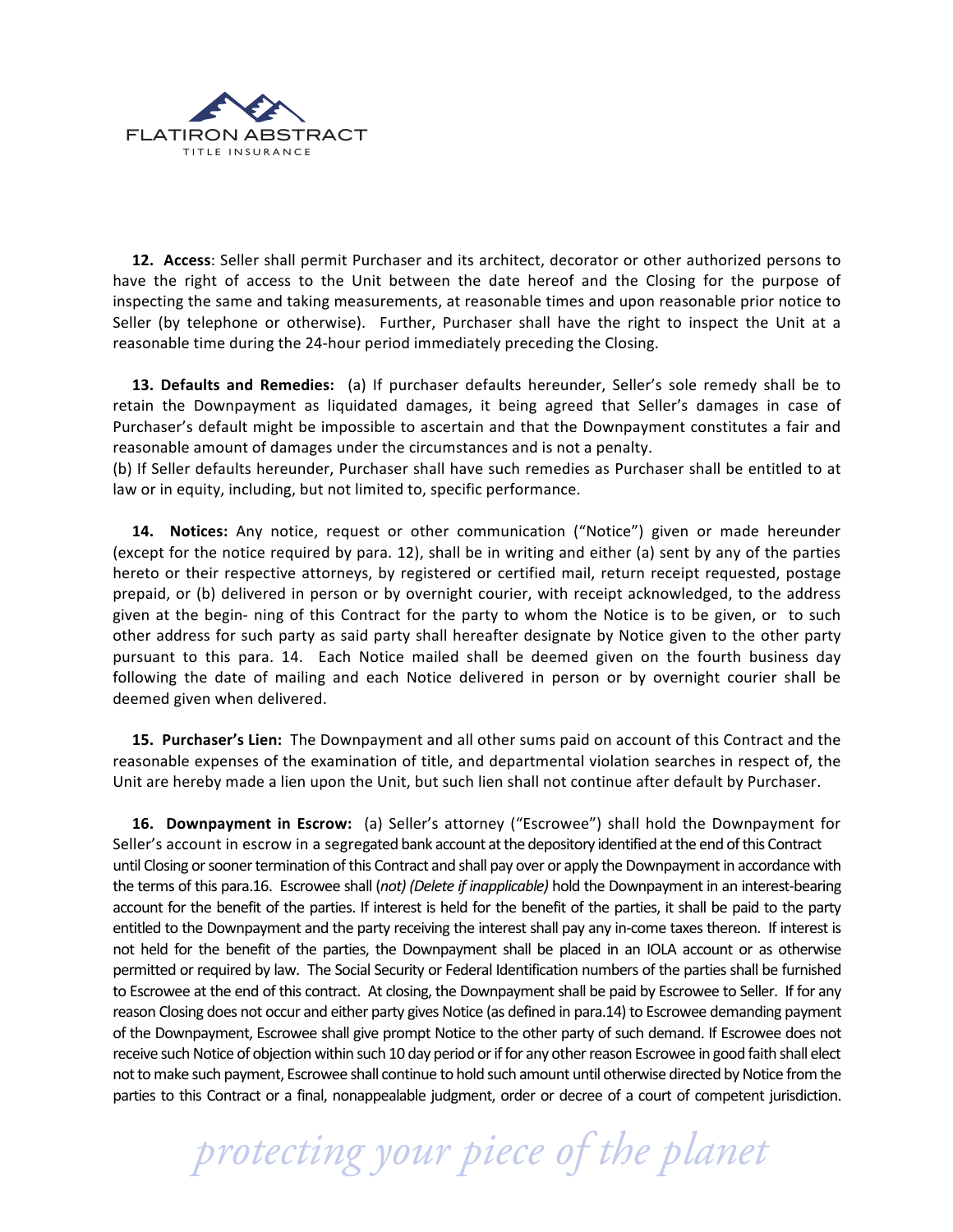

However, Escrowee shall have the right at any time to deposit the Downpayment with the clerk of a court in the county in which the Unit is located and shall give Notice of such deposit to Seller and Purchaser. Upon such deposit or other disbursement in accordance with the terms of this para. 16, Escrowee shall be relieved and discharged of all further obligations and responsibilities hereunder.

(b) The parties acknowledge that, although Escrowee is holding the Downpayment for Seller's account, for all other purposes Escrowee is

acting solely as a stakeholder at the request of the parties and for their convenience and that Escrowee shall not be liable to either party for any act or omission on its part unless taken or suffered in bad faith or in willful disregard of this Contract or involving gross negligence on the part of Escrowee. Seller and Purchaser jointly and severally agree to defend, indemnify and hold Escrowee harmless from and against all costs, claims and expenses (including reasonable attorneys' fees) incurred in connection with the performance of Escrowee's duties hereunder, except with respect to actions or omissions taken or suffered by Escrowee in bad faith or in willful disregard of this Contract or involving gross negligence on the part of Escrowee.

(c) Escrowee may act or refrain from acting in respect of any matter referred to herein in full reliance upon and with the advice of counsel which may be selected by it (including any member of its firm) and shall be fully protected in so acting or refraining from action upon the advice of such counsel.

(d) Escrowee acknowledges receipt of the Downpayment by check subject to collection and Escrowee's agreement to the provisions of this para. 16 by signing in the place indicated in this Contract.

(e) Escrowee or any member of its firm shall be permitted to act as counsel for Seller in any dispute as to the disbursement of the Down-payment or any other dispute between the parties whether or not Escrowee is in possession of the Downpayment and continues to act as Escrowee.

**17. FIRPTA:** Seller represents and warrants to Purchaser that Seller is not a "foreign person" as defined in IRC  $\beta$  1445, as amended, and the regulations issued thereunder ("Code Withholding Section"). At the Closing Seller shall deliver to Purchaser a certification stating that Seller is not a foreign person in the form then required by the Code Withholding Section. In the event Seller fails to deliver the aforesaid certification or in the event that Purchaser is not entitled under the Code Withholding Section to rely on such certification, Purchaser shall deduct and withhold from the Purchase Price a sum equal to 10% thereof and shall at Closing remit the withheld amount with the required forms to the Internal Revenue Service.

**18.** Title Report; Acceptable Title: (a) Purchaser shall promptly after the date hereof, or after receipt of the mortgage commitment letter, if applicable, order a title insurance report from the Title Company. Promptly after receipt of the title report and thereafter of any continuation thereof and supplements thereto, Purchaser shall forward a copy of each such report, continuation or supplement to the attorney for Seller. Purchaser shall further notify Seller's attorney of any other objections to title not reflected in such title report of which Purchaser becomes aware following the delivery of such report, reasonably promptly after becoming aware of such objections.

(b) Any unpaid taxes, assessments, water charges and sewer rents, together with the interest and penalties thereon to a date not less than two business days following the date of Closing, and any other liens and encumbrances which Seller is obligated to pay and discharge or which are against corporations, estates or other persons in the chain of title, together with the cost of recording or filing any instruments necessary to discharge such liens and encumbrances of record, may be paid out of the proceeds of the monies payable at the Closing if Seller delivers to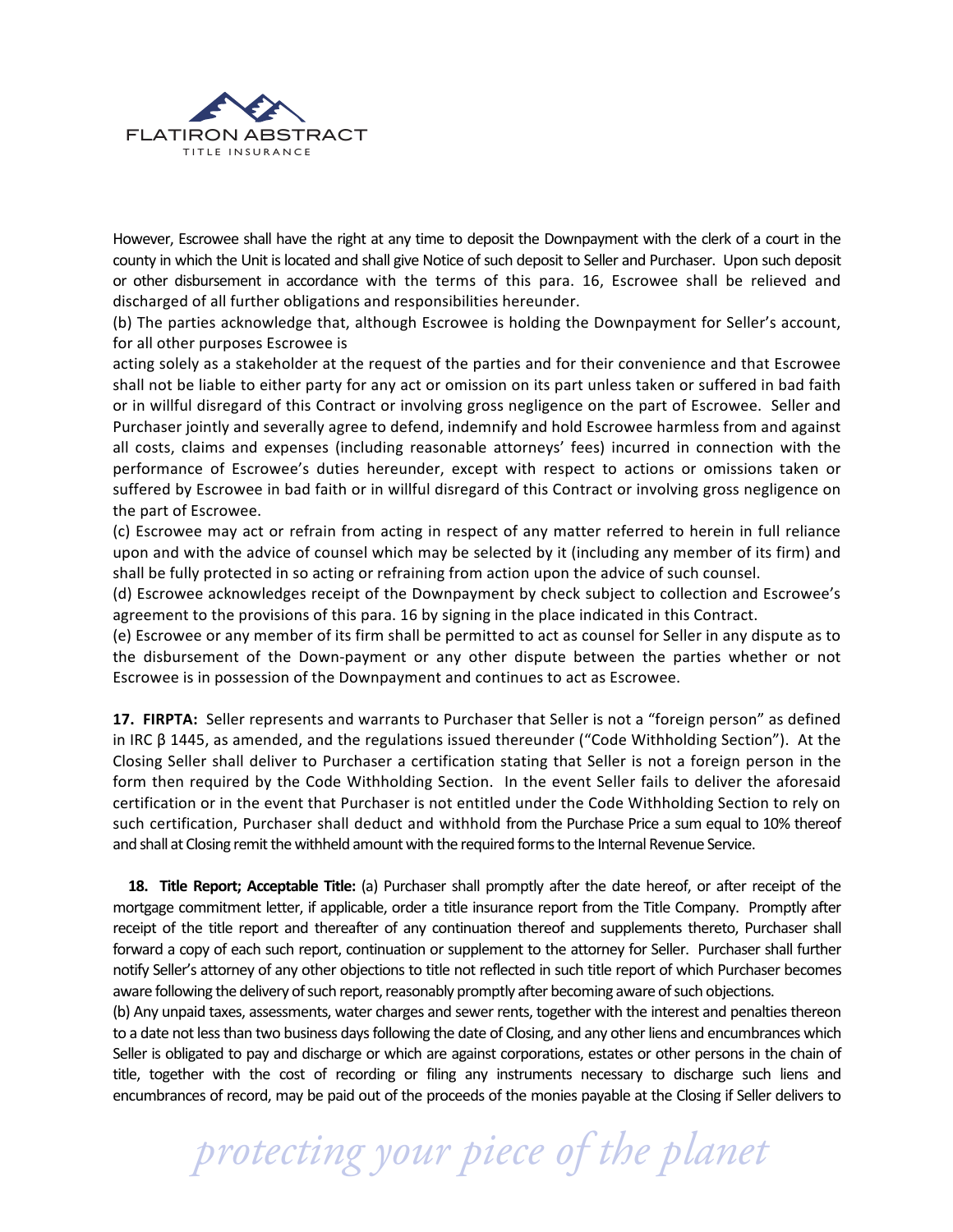

Purchaser at the Closing official bills for such taxes, assessments, water charges, sewer rents, interest and penalties and instruments in recordable form sufficient to discharge any other liens and encumbrances of record. Upon request made not less than 3 business days before the Closing, Purchaser shall provide at the Closing separate checks for the foregoing payable to the order of the holder of any such lien, charge or encumbrance and other-wise complying with subpara. 3(b). If the Title Company is willing to insure Purchaser that such charges, liens and encumbrances will not be collected out of or enforced against the Unit and is willing to insure the lien of Purchaser's Institutional Lender (as hereinafter defined) free and clear of any such charges, liens and encumbrances, the Seller shall have the right in lieu of payment and discharge to deposit with the Title Company such funds or give such assurances or to pay such special or additional premiums as the Title Company may require in order to so insure. In such cases the charges, liens and encumbrances with respect to which the Title Company has agreed to insure shall not be considered objections to title.

(c) Seller shall convey and Purchaser shall accept fee simple title to the Unit in accordance with the terms of this Contract, subject only to: (a) the Permitted Exceptions and (b) such other matters as (i) the Title Company or any other title insurer licensed to do business by the State of New York shall be willing, without special or additional premium, to omit as exceptions to coverage or to except with insurance against collection out of or enforcement against the Unit (ii) shall be accepted by any lender which has committed in writing to provide mortgage financing to Purchaser for the purchase of the Unit ("Purchaser's Institutional Lender"), except that if such acceptance by Purchaser's Institutional Lender is unreasonably withheld or delayed, such acceptance shall be deemed to have been given.

(d) Notwithstanding any contrary provisions in the Contract, express or implied, or any contrary rule of law or custom, if Seller shall be unable to convey the Unit in accordance with this Contract (provided that Seller shall release, discharge or otherwise cure at or prior to Closing any matter created by Seller after the date hereof and any existing mort-gage, unless this sale is subject to it) and if Purchaser elects not to complete this transaction without abatement of the Purchase Price, the sole obligation and liability of Seller shall be to refund the Downpayment to Purchaser, together with the reasonable cost of the examination of title and departmental violation searches in respect of, the Unit, and upon the making of such refund and payment, this Contract shall be deemed cancelled and of no further force or effect and neither party shall have any further rights against, or obligation or liabilities to, the other by reason of this contract. However, nothing contained in the subpara.  $18(d)$  shall be construed to relieve Seller from liability due to a willful default.

**19. Risk of Loss; Casualty:** (a) The risk of loss or damage to the Unit or the personal property included in this sale, by fire or other casualty, until the earlier of the Closing or possession of the Unit by Purchaser, is assumed by Seller, but without any obligation of Seller to repair or re- place any such loss or damage unless Seller elects to do so as herein-after provided. Seller shall notify Purchaser of the occurrence of any such loss or damage to the Unit or the personal property included in this sale within 10 days after such occurrence or by the date of Closing, whichever first occurs, and by such notice shall state whether or not Seller elects to repair or restore the Unit and/or the personal property, as the case may be. If Seller elects to make such repairs and restorations, Seller's notice shall set forth an adjourned date for the Closing, which shall be not more than 60 days after the date of the giving of Seller's notice. If Seller either does not elect to do so or, having elected to make such repairs and restorations, fails to complete the same on or before said adjourned date for the Closing, Purchaser shall have the following options: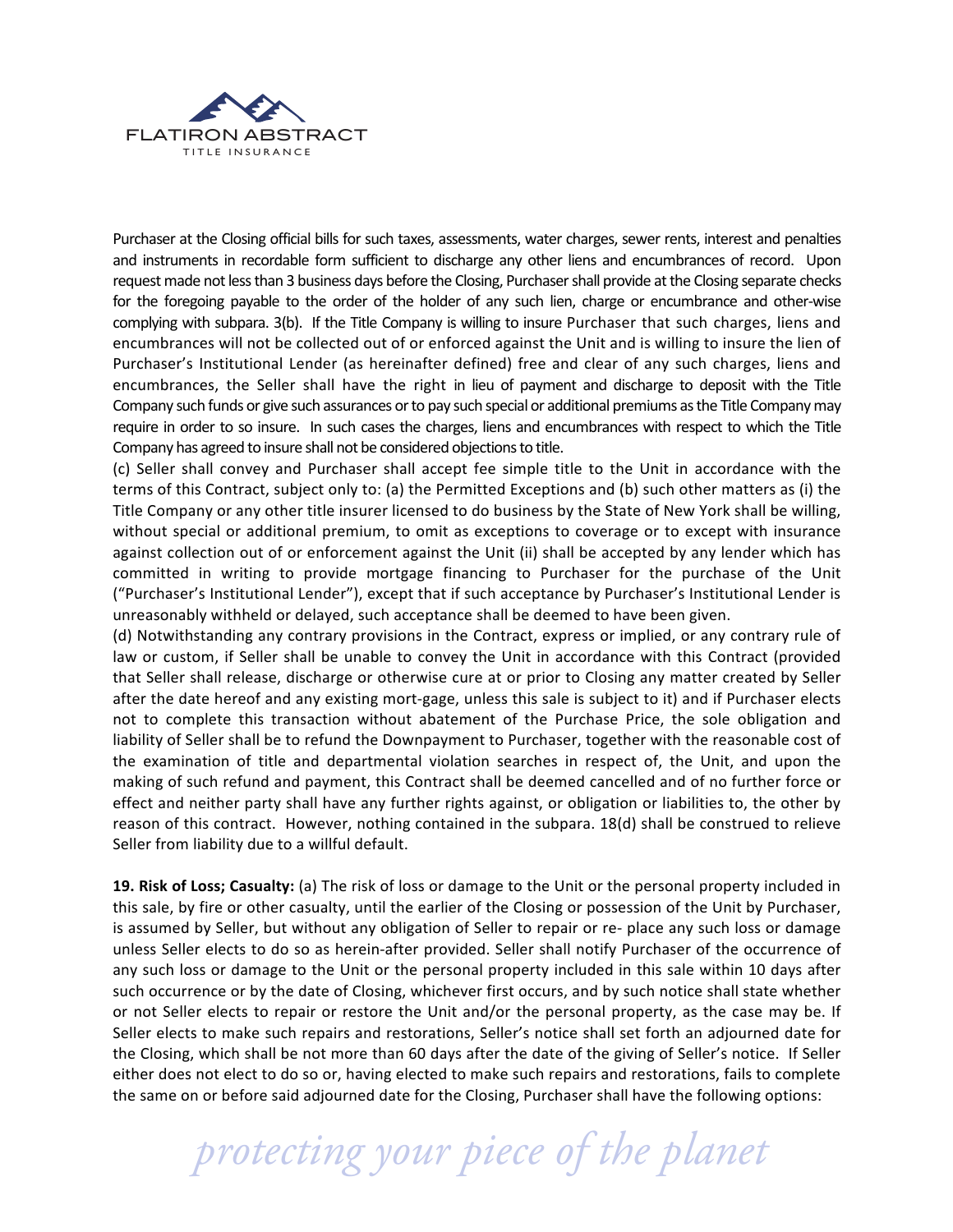

(i) To declare this Contract cancelled and of no further force or effect and receive a refund of the Downpayment in which event neither party shall thereafter have any further rights against, or obligations or liabilities to, the other by reason of this Contract; or

(ii) To complete the purchase in accordance with this Contract with- out reduction in the Purchase Price, except as provided in the next sent-ence. If Seller carries hazard insurance covering such loss or damage, Seller shall turn over to Purchaser at the Closing the net proceeds actually collected by Seller under the provisions of such hazard insurance policies to the extent that they are attributable to loss of or damage to any property included in this sale, less any sums theretofore expended by Seller in repairing or replacing such loss or damage or in collecting such proceeds; and Seller shall assign (without recourse to Seller) Seller's right to receive any additional insurance proceeds which are at-attributable to the loss of or damage to any property included in this sale.

(b) If seller does not elect to make such repairs and restorations, Purchaser may exercise the resulting option under (i) or (ii) of (a) above only by notice given to Seller within 10 days after receipt of Seller's notice. If Seller elects to make such repairs and restorations and fails to complete the same on or before the adjourned closing date, Purchaser may exercise either of the resulting options within 10 days after the adjourned closing date.

(c) In the event of any loss of or damage to the Common Elements which materially and adversely affects access to or use of the Unit, arising after the date of this Contract but prior to the Closing, Seller shall notify Purchaser of the occurrence thereof within 10 days after such occurrence or by the date of Closing, whichever occurs first, in which event Purchaser shall have the following options:

(i) To complete the purchase in accordance with this Contract without reduction in the Purchase Price; or

(ii) To adjourn the Closing until the first to occur of  $(1)$  completion of the repair and restoration of the loss or damage to the point that there is no longer a materially adverse effect on the access to or use of the Unit or (2) the  $60<sup>th</sup>$  day after the date of the giving of Seller's aforesaid notice. In the event Purchaser elects to adjourn the Closing as aforesaid and such loss or damage is not so repaired and restored within 60 days after the date of the giving of Seller's aforesaid notice, then Purchaser shall have the right either to (x) complete the purchase in accordance with this Contract without reduction in the Purchase Price or  $(y)$  declare this Contract cancelled and of no further force or effect and receive a refund of the Downpayment, in which latter event neither party shall thereafter have any further rights against, or obligations or liabilities to, the other by reason of this Contract.

(d) In the event of any loss of or damage to the Common Elements which does not materially and adversely affect access to or use of the Unit, Purchaser shall accept title to the Unit in accordance with this Contract without abatement of the Purchase Price.

**20. Internal Revenue Service Reporting Requirement:** Each party shall execute, acknowledge and deliver to the other party such instruments, and take such other actions, as such other party may reasonably request in order to comply with IRC  $\beta$  6045(e), as amended, or any successor provision or any regulations promulgated pursuant thereto, insofar as the same requires reporting of information in respect of real estate transactions. The provisions of this para. 20 shall survive the Closing. The parties designate as the attorney responsible for reporting this information as required by the Internal Revenue Code.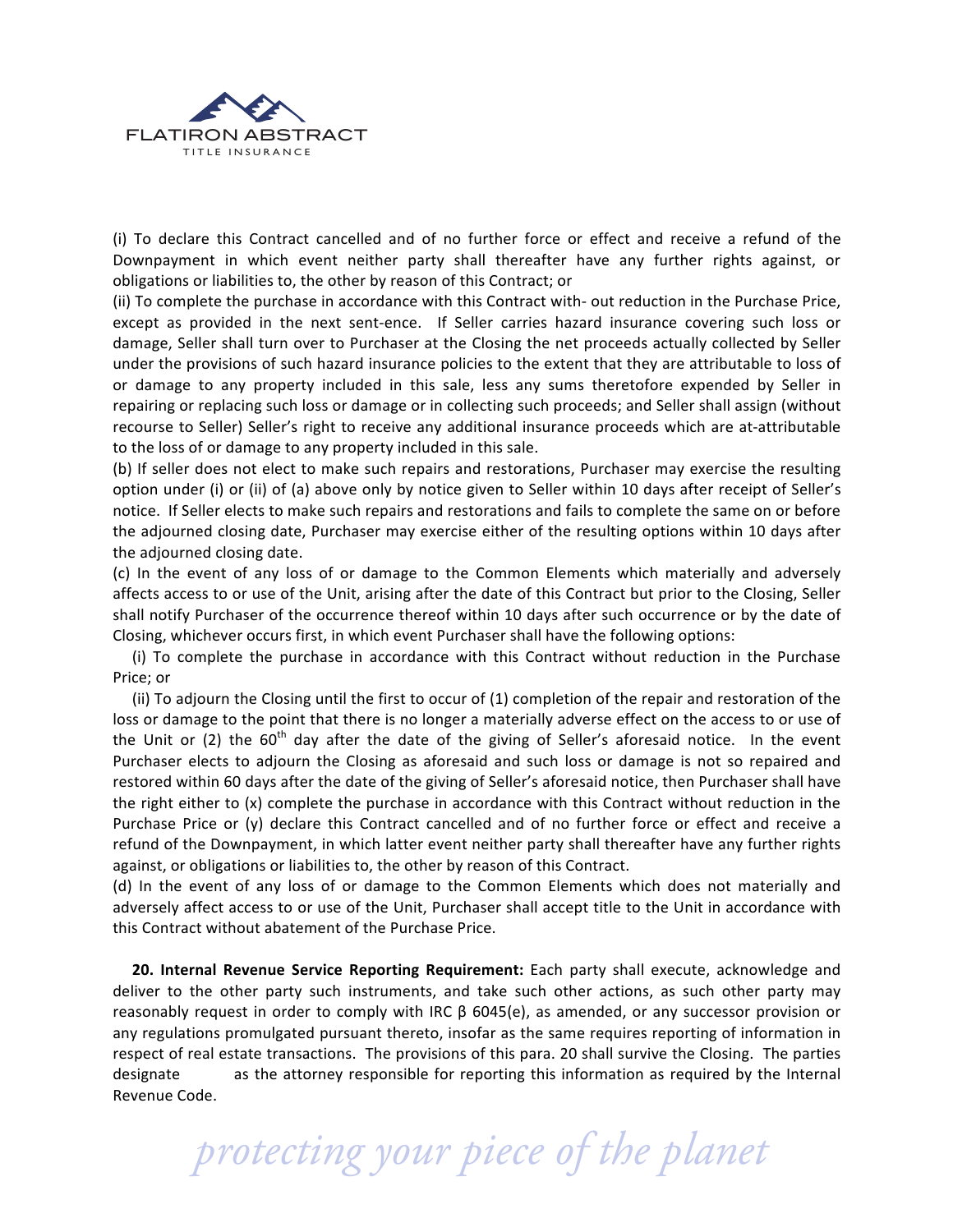

**21. Broker:** Seller and Purchaser represent and warrant to each other that the only real estate broker with whom they have dealt in connection with this Contract and the transaction set forth herein is

and that they know of no other real estate broker who has claimed or may have the right to claim a commission in connection with this transaction. The commission of such real estate shall be paid by Seller pursuant to separate agreement. If no real estate broker is specified above, the parties acknowledge that this Contract was brought about by direct negotiation between Seller and Purchaser and each represents to the other that it knows of no real estate broker entitled to a commission in connection with this transaction. Seller and Purchaser shall indemnify and defend each other against any costs, claims or expenses (including reasonable attorneys' fees) arising out of the breach of any representation, warranty or agreement contained in this para. 21. The provisions of this para. 21 shall survive the Closing or, if the Closing does not occur, the termination of this Contract.

**22. Mortgage Contingency:** *(Delete if inapplicable)* (a) The obligations of Purchaser hereunder are conditioned upon issuance on or before (the "Com-mitment Date") of a written commitment from any Institutional Lender pursuant to which such Institutional Lender agrees to make a loan, other Than a VA, FHA or other governmentally insured loan to Purchaser, at Purchaser's sole cost and expense, of  $\zeta$  or such lesser sum as Purchaser shall be willing to accept at the prevailing fixed rate of interest not to exceed or initial adjustment rate of interest not to exceed for a term of at least years and on other customary commitment terms, whether or not conditioned upon any factors other than an appraisal satisfactory to the Institutional Lender, secured by a first mortgage on the Unit together with its undivided interest in the Common Elements. Purchaser shall (i) make prompt application to an Institutional Lender for such mortgage loan, (ii) furnish accurate and complete information on Purchaser and members of Purchaser's family, as required, (iii) pay all fees, points and charges required in connection with such application and loan, (iv) pursue such application with diligence,  $(v)$  cooperate in good faith with such Institutional Lender to the end of securing such first mortgage loan and (vi) promptly give Notice to Seller of the name and address of each Institutional Lender to which Purchaser has made such application. Purchaser shall comply with all requirements of such commitment (or of any commitment accepted by Purchaser) and shall furnish Seller with a copy thereof promptly after receipt thereof. If such commitment is not issued on or before the Commitment Date, then, unless Purchaser has accepted a commitment that does not comply with the requirements set forth above, Purchaser may cancel this Contract by giving Notice to Seller within 5 business days after the Commitment Date, in which case this Contract shall be deemed cancelled and thereafter neither party shall have any further rights against, or obligation or liabilities to, the other by reason of this Contract except that the Downpayment shall be promptly refunded to Purchaser and except as set forth in para. 21. If Purchaser fails to give Notice of cancellation or if Purchaser shall accept a commitment that does not comply with the terms set forth above, the Purchaser shall be deemed to have waived Purchaser's right to cancel this Contract and to receive a refund of the Downpayment by reason of the contingency contained in this para. 22. (b) For purposes of this Contract, an "Institutional Lender" is any bank, savings bank, private banker,

trust company, savings and loan association and credit union or similar banking institution whether organized under the laws of this state, the United States or any other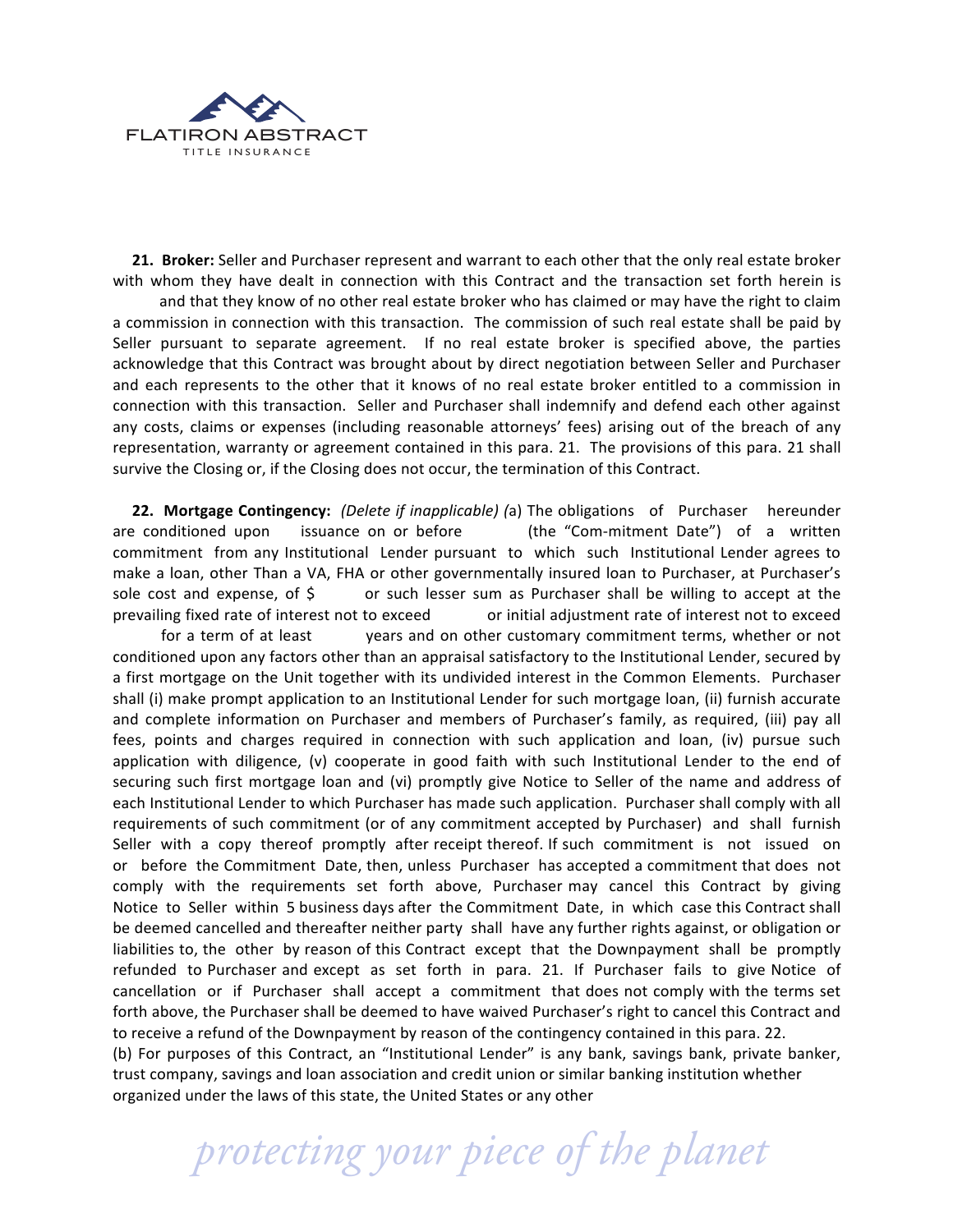

state; foreign banking corporation licensed by the Superintendent of Banks of New York or the Comptroller of the Currency to transact

business in New York State; insurance company duly organized or licensed to do business in New York State; insurance company duly

organized or licensed to do business in New York State; mortgage banker licensed pursuant to Article 12-D of the Banking Law; and any instrumentality created by the United States or any state with the power to make mortgage loans.

*(Delete if inapplicable)*(c)Purchaser and Seller agree that the submission of an application to a mortgage broker registered pursuant to Article 12-D of the New York Banking Law ("Mortgage Broker") shall constitute full compliance with the terms and conditions set forth in para.  $22(a)(i)$  of this Contract, and that Purchaser's cooperation in good

faith with such Mortgage Broker to obtain a commitment from an Institutional Lender (together with Purchaser's cooperation in good faith with any Institutional Lender to which Purchaser's application has been submitted by such Mortgage Broker), and the prompt giving of Notice of Purchaser to Seller of the name and address of each Mortgage Broker to which Purchaser has submitted such an application shall constitute full compliance with the terms and conditions set forth in para. 22 and (vi) of this Contract.

**23. Gender:** As used in this Contract, the neuter includes the masculine and feminine, the singular includes the plural and the plural includes the singular, as the context may require.

**24. Entire Contract:** All prior understandings and agreements, written or oral, between Seller and Purchaser are merged in the Contract and this

Contract supersedes any and all understandings and agreements between the parties and constitutes the entire agreement between them with respect to the subject matter hereof.

**25. Captions:** The captions in this Contract are for convenience and reference only and in no way define, limit or describe the scope of this Contract and shall not be considered in the interpretation of this Contract or any provision hereof.

**26. No Assignment by Purchaser:** Purchaser may not assign this Contract or any of Purchaser's rights hereunder.

**27. Successors and Assigns:** Subject to the provisions of para. 26, the provisions of this Contract shall bind and inure to the benefit of the Purchaser and Seller and their respective distributees, executors, admin-stators, heirs, legal representatives, successors and permitted assigns.

**28. No Oral Changes:** This Contract cannot be changed or terminated orally. Any changes or additional provisions must be set forth in a rider attached hereto or in a separate written agreement signed by both parties to this Contract.

**29. Contract Not Binding Until Signed:** This Contract shall not be binding or effective until properly executed and delivered by Seller and Purchaser.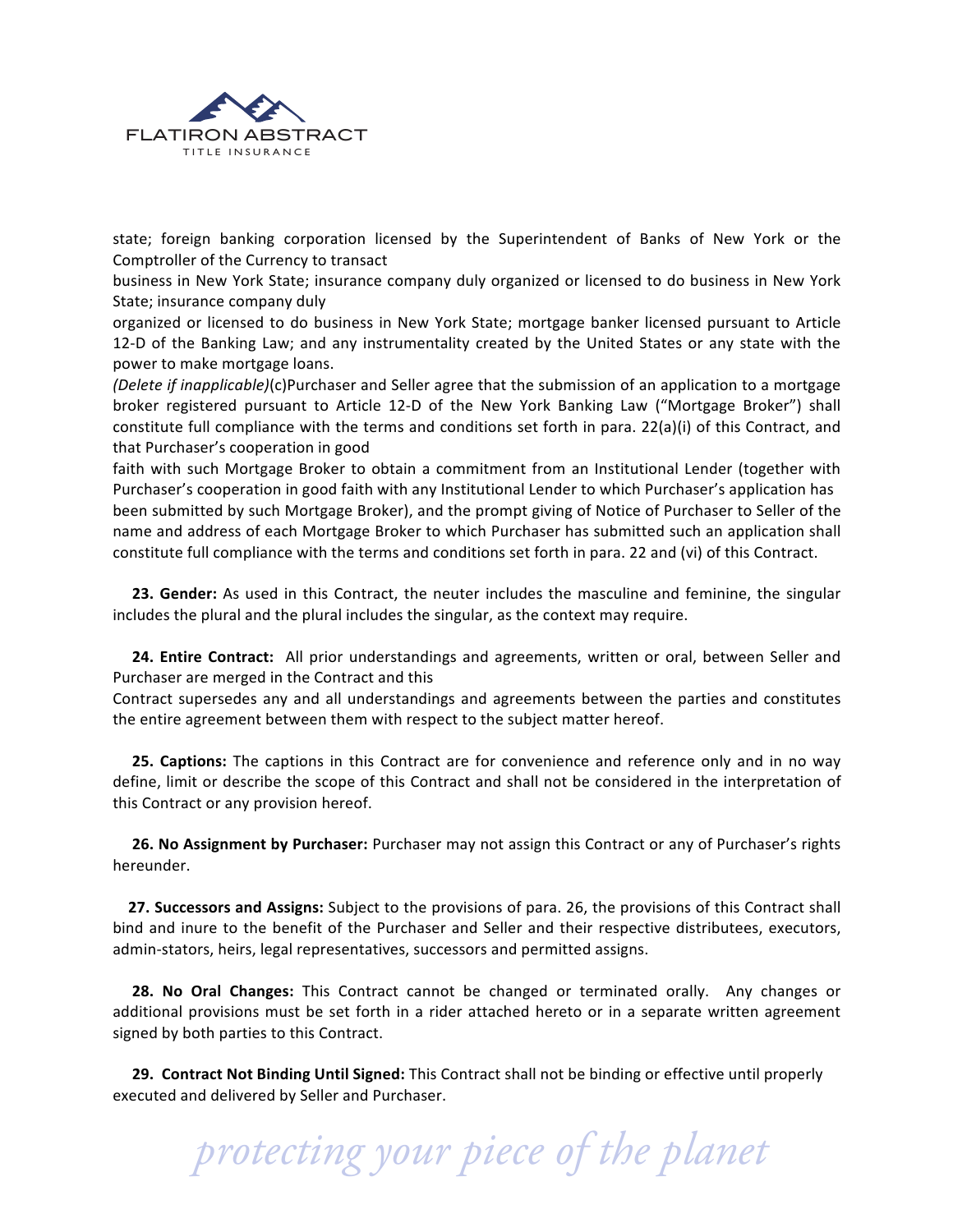

In Witness Whereof, the parties hereto have duly executed this Contract on the day and year first above written.

| Escrow |
|--------|
|        |

## **SCHEDULE A – Permitted Exceptions**

**1.** Zoning laws and regulations and landmark, historic or wetlands designation which are not violated by the Unit and which are not violated by the Common Elements to the extent that access to or use of the Unit would be materially and adversely affected.

**2.** Consents for the erection of any structure or structures on, under or above any street or streets on which the Building may abut.

**3.** The terms, burdens, covenants, restriction, conditions, easements and rules and regulations set forth in the Declaration, By-Laws and rules and regulations of the Condominium, the Power of Attorney from Purchaser to the board of managers of the Condominium and the floor plans of the Condominium, all as may be amended from time to time.

**4.** Rights of utility companies to lay, maintain, install and repair pipes, lines, poles, conduits, cable boxes and related equipment on, over and under the Building and Common elements, provided that none of such rights imposes any monetary obligation on the owner of the Unit or materially interferes with the use of or access to the Unit.

**5.** Encroachments of stops, areas, cellar steps, trim, cornices, lintels, window sills, awnings, canopies, ledges, fences, hedges, coping and retaining walls projecting from the Building over any street or highway or over any adjoining property and encroachments of similar elements projecting from adjoining property over the Common Elements.